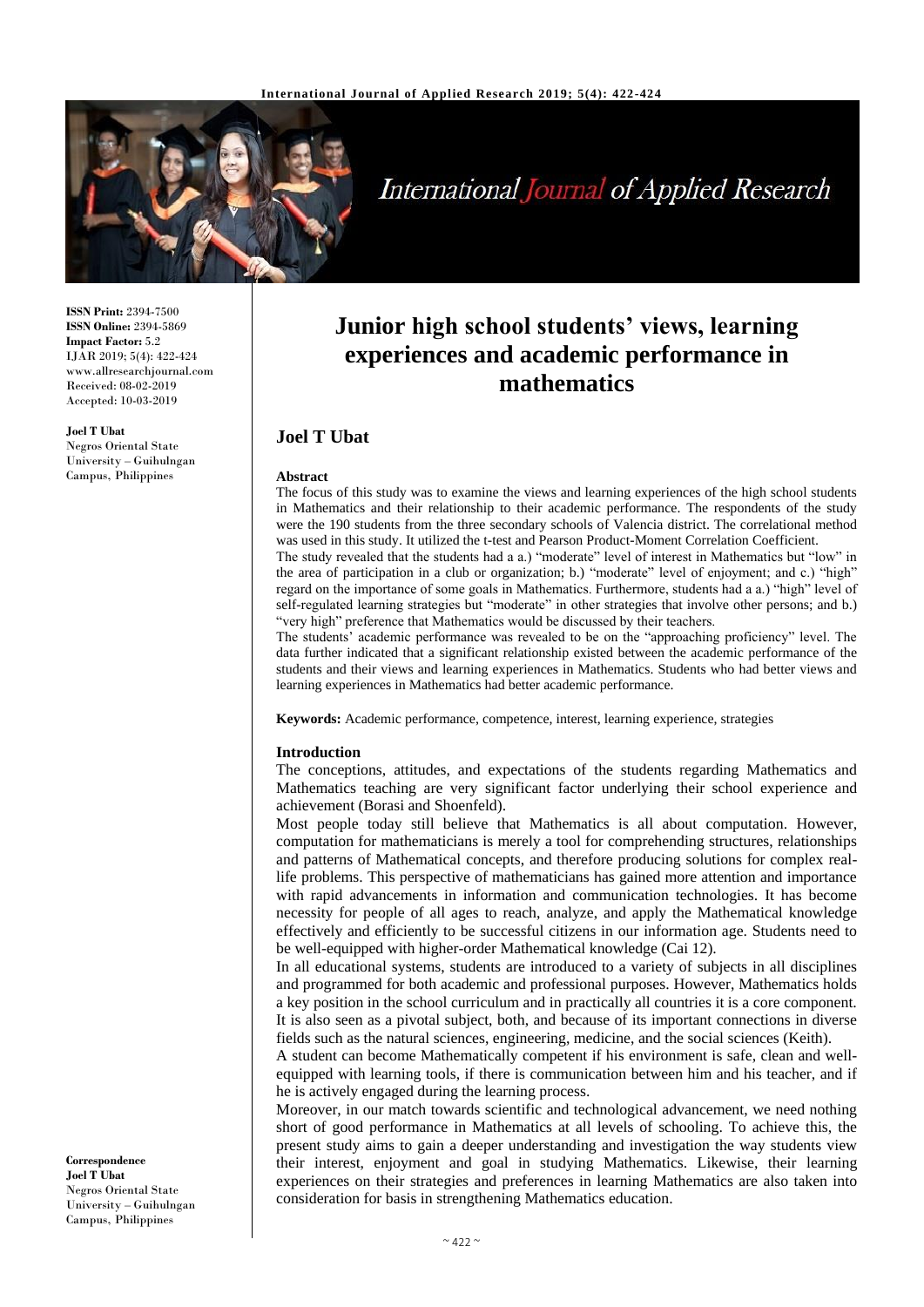#### **Methodology**

This study was the correlation method. It was a correlational since it determined the relationship between the two or among variables. The study was conducted in the town of Valencia, Negros Oriental. The respondents of the study were the fourth-year high school students enrolled in the following schools: Valencia National High School, Balugo National High School and Pulangbato National High School. Of the 361 population of the three high schools, 190 were the sampled students. They were selected through systematic sampling method in which every second student in the list was considered. The questionnaire was made up of five parts. Part 1 was on the students' extent of interest in Mathematics. Part 2 was on the students' extent of enjoyment in Mathematics. Part 3 was on the students' extent of importance of some goals in Mathematics. Part 4 was on the students' extent of doing the strategies in learning Mathematics and Part 5 was on the students' extent of preference in learning Mathematics. A five-point scale was used in answering each item. The details were shown in the statistical treatment of data.



Conceptual Framework of the Study

The figure shows the Conceptual Framework of the Study. It indicates the primary independent variable which is the views and learning experiences of the students in Mathematics. It also shows the secondary independent variable that refers to the sex of the students. The dependent variable in the illustration is the students' academic performance in Mathematics. The framework of the research indicates the connection between the sex of the students and their views and learning experiences in Mathematics. These views and learning experiences are assumed to have an influence on the students' academic performance.

#### **Results and Discussions**

# **1. Students' Views and Learning Experiences in Mathematics**

The findings showed that the students had "moderate" views regarding Mathematics and had "high" learning experiences in studying Mathematics.

# **2. Academic Performance of the Students in Mathematics IV during the First Grading Period**

The findings revealed that 4.21% of 190 students were in the "advanced" level of proficiency and 15.26% were in the "proficient" level. Furthermore, 37.90% belonged to the "approaching proficiency" level and 41.05% were in the "developing" level. It also disclosed that only 1.58% were classified still to be in the "beginning" level.

Integrating all the ratings, the researcher was also to find out that the students obtained an average performance of 80.86% and they were classified to be in the "approaching proficiency" level. This meant that the students at this level has developed the fundamental knowledge and skills and core understandings, and with little guidance from the teacher and/or with some assistance from peers, and could transfer these understandings through authentic performance tasks.